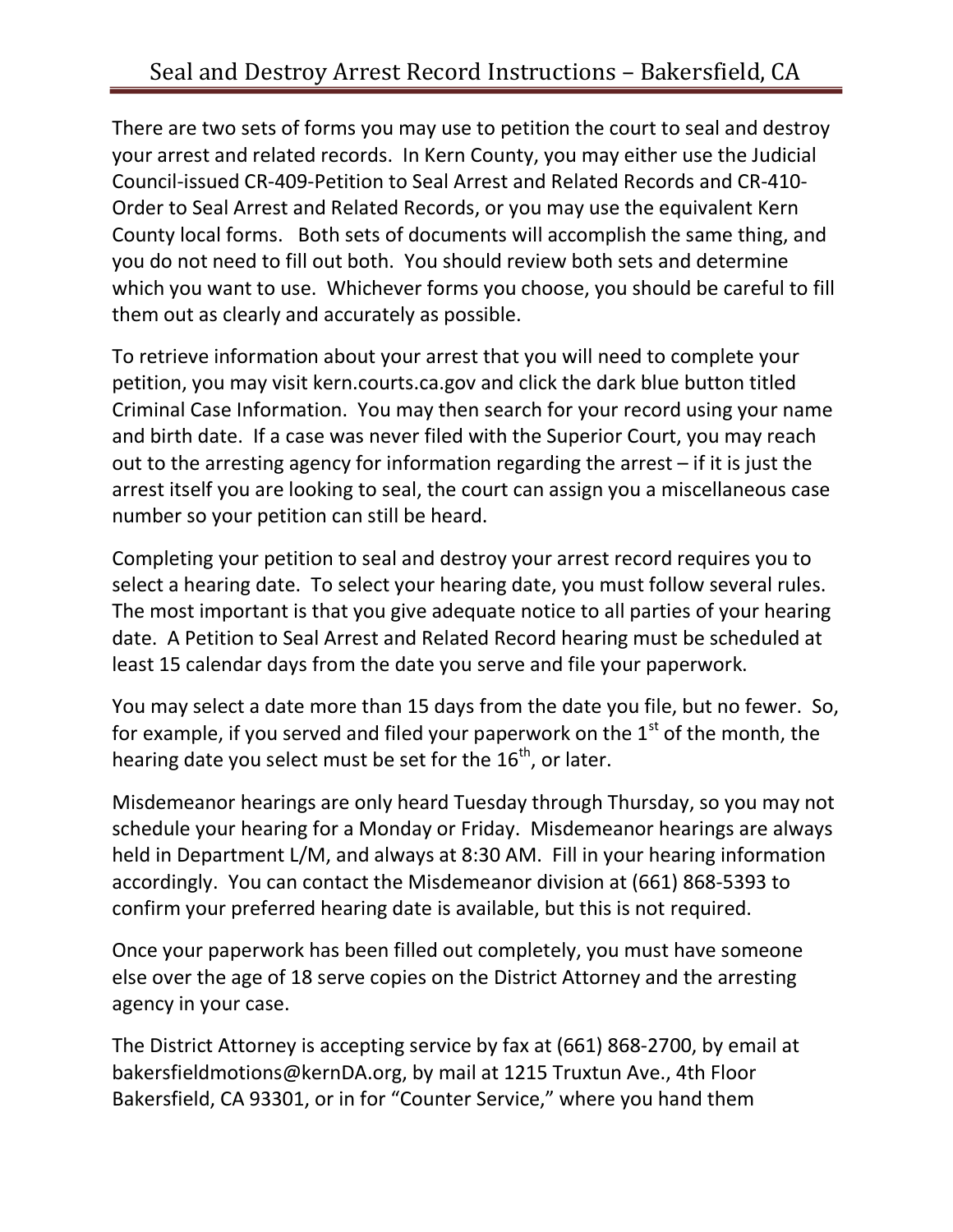photocopies of the paperwork and they stamp your originals – the stamp informs the clerk of the court they received their copies, and no formal Proof of Service paperwork is required if you choose this option.

The two most common arresting agencies are the Kern County Sheriff's Department and Bakersfield Police Department. If you were arrested by the Kern County Sheriff's Department, they accept service at 1350 Norris Road, Bakersfield, CA 93308.

If you were arrested by the Bakersfield Police Department, they accept service in person, by email at records@bakersfieldpd.us, or by US mail at:

 Bakersfield Police Department - Records PO Box 59 Bakersfield, CA, 93302

If you were arrested by another agency, you must contact them in order to confirm the details of how they accept service. Once your server has completed service of your Petition and your Order to the District Attorney and the arresting agency, they must complete two Proofs of Service – one for the District Attorney, and one for the arresting agency.

You must then file your Petition and Order with the Misdemeanor Department. You may file your pleadings with the Misdemeanor department by mail, or you may file them in the drop box at 1415 Truxtun Ave., Bakersfield, CA 93301.

If you used Counter Service and got your forms stamped, you don't need to file anything in addition to the Petition and Order. If you used another method of service, be sure to file your Proofs of Service at the same time as your Petition and Order.

The Misdemeanor department also accepts motions by fax at (661) 868-4882 or by email at wmcriminal@kern.courts.ca.gov. Please note that these electronic methods of filing are made available in light of the Covid-19 pandemic, and these instructions are being published in early 2021. We will make all efforts to update instructions as policies change in light of developments in court procedure, but you should certainly call the misdemeanor department at the number listed